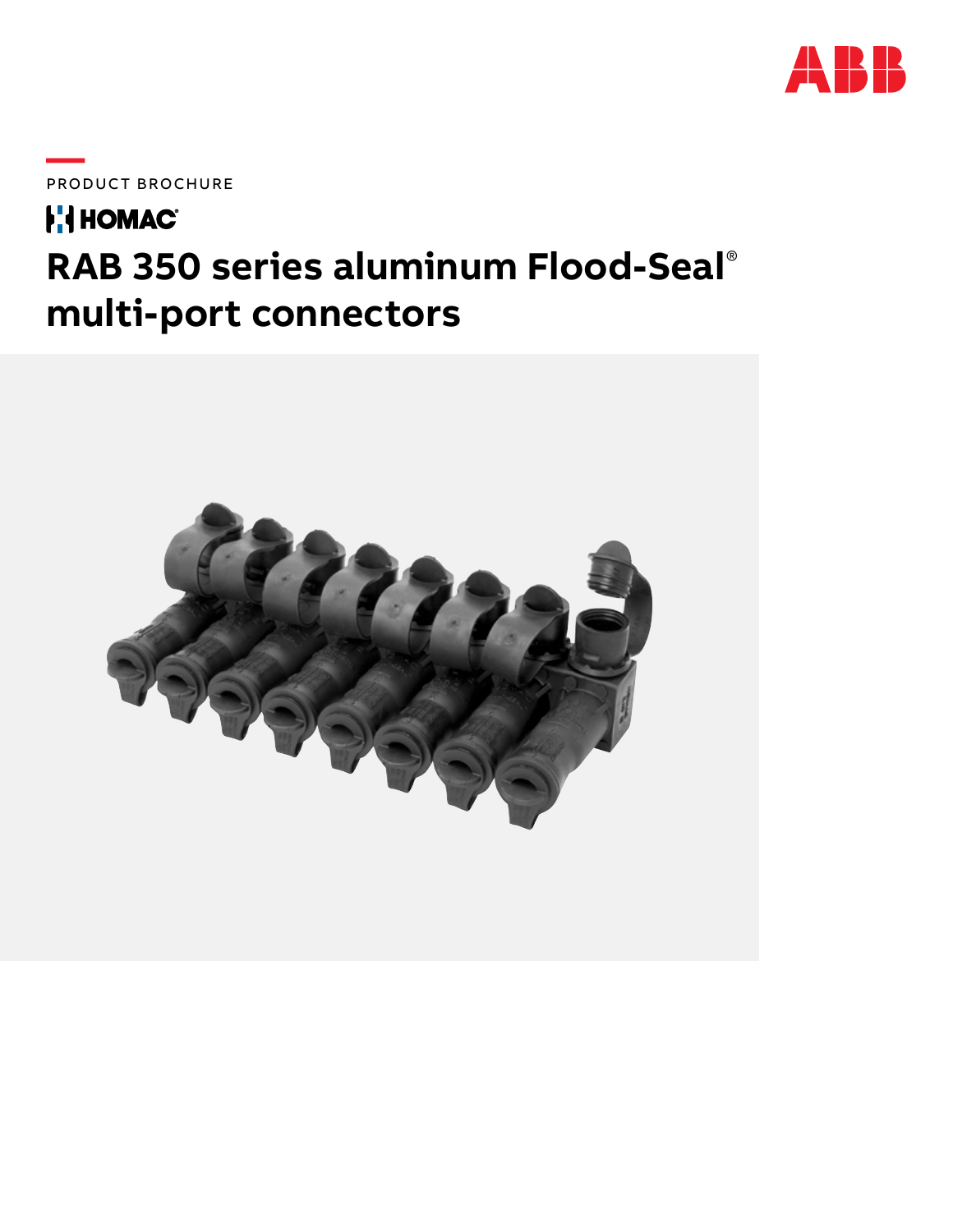# **Homac® RAB 350 series aluminum Flood-Seal® multi-port connectors** Install reliable, submersible and resealable URD connections with ease.

It's easier to do the job right when you have the right tools for the job. With the proven performance of Homac RAB 350 series connectors, you've got just that.

> These innovative connectors were designed with the installer in mind. They offer ease of use to aid in making hassle-free, long-lasting and reliable multi-service connections in secondary underground distribution systems.

**Tethered pull-tab caps** on screw ports provide torque ratings molded right into the tether for clear visibility throughout installation.



**—**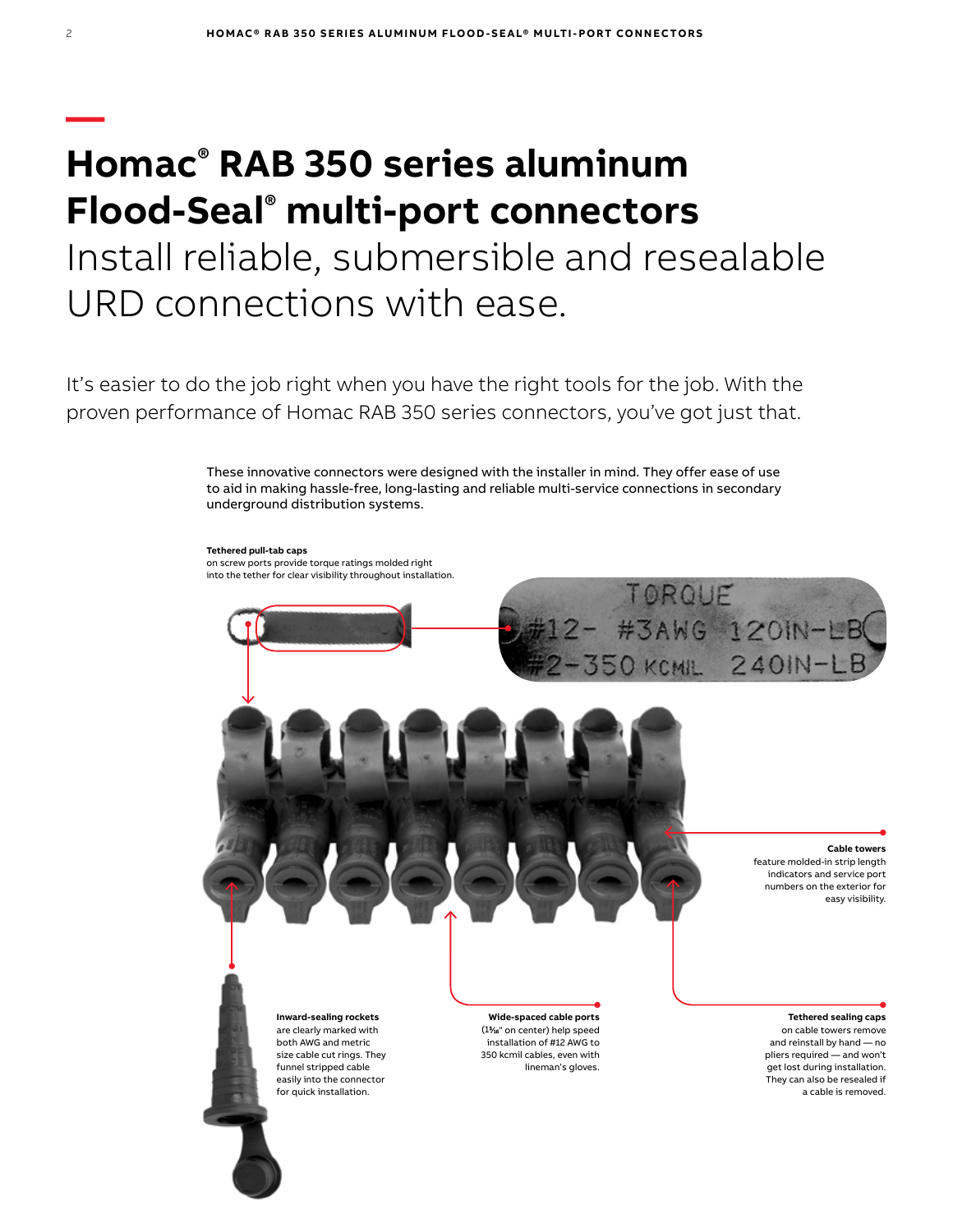

The ease of use and reliability of the innovative resealable RAB 350 series connectors facilitate proper installation.

### **Ease of use**

- Pull tab caps and tethers allow for easy hand removal and reinstallation of the tether plug vs. having to be removed with pliers
- Attached tether prevents loss of plug during installation
- Sealing caps have tether/dust cover
- Easy-to-find strip length indicator: Molded-in strip length indicators on every cable tower, instead of on the back of the connector, ensure quick determination of proper strip length for every cable
- Inward-seal rockets enable easy cable insertion, while the attached plugs allow conductor ports to be resealed
- Tethered screw plugs assist quick removal and insertion, while preventing loss
- Installation instructions are molded right on the connector
- Cut rings are clearly marked on the rocket in both AWG and metric cable sizes
- Cut rings are 3 ⁄8" long to allow for a wide margin of error when cutting
- Wide 11% cable port spacing facilitates easier installation, even with lineman's gloves
- Each tower is clearly numbered to allow for tracking of installed services

#### **Reliability**

- Easy-to-find torque ratings: Molded-in torque rating indicators on every tether, instead of on the back of the connector, ensure quick determination of proper torque rating for each port
- Through-hole cable port design extends cable through the bar, not dead-ended, to help ensure full screw contact even if the cable end is not cut square

#### **Innovation**

- Sealing caps have robust tether plug/dust cover
- All caps are tethered and resealable

### **Continuous operation**

- Re-enterable and re-sealable
- No new rocket required to reseal if the cable to be reinstalled is the same size as the original or larger

#### **Safety**

• Environmentally sealed and suitable for use in below-grade boxes, above-ground pedestals, direct burial and street light applications